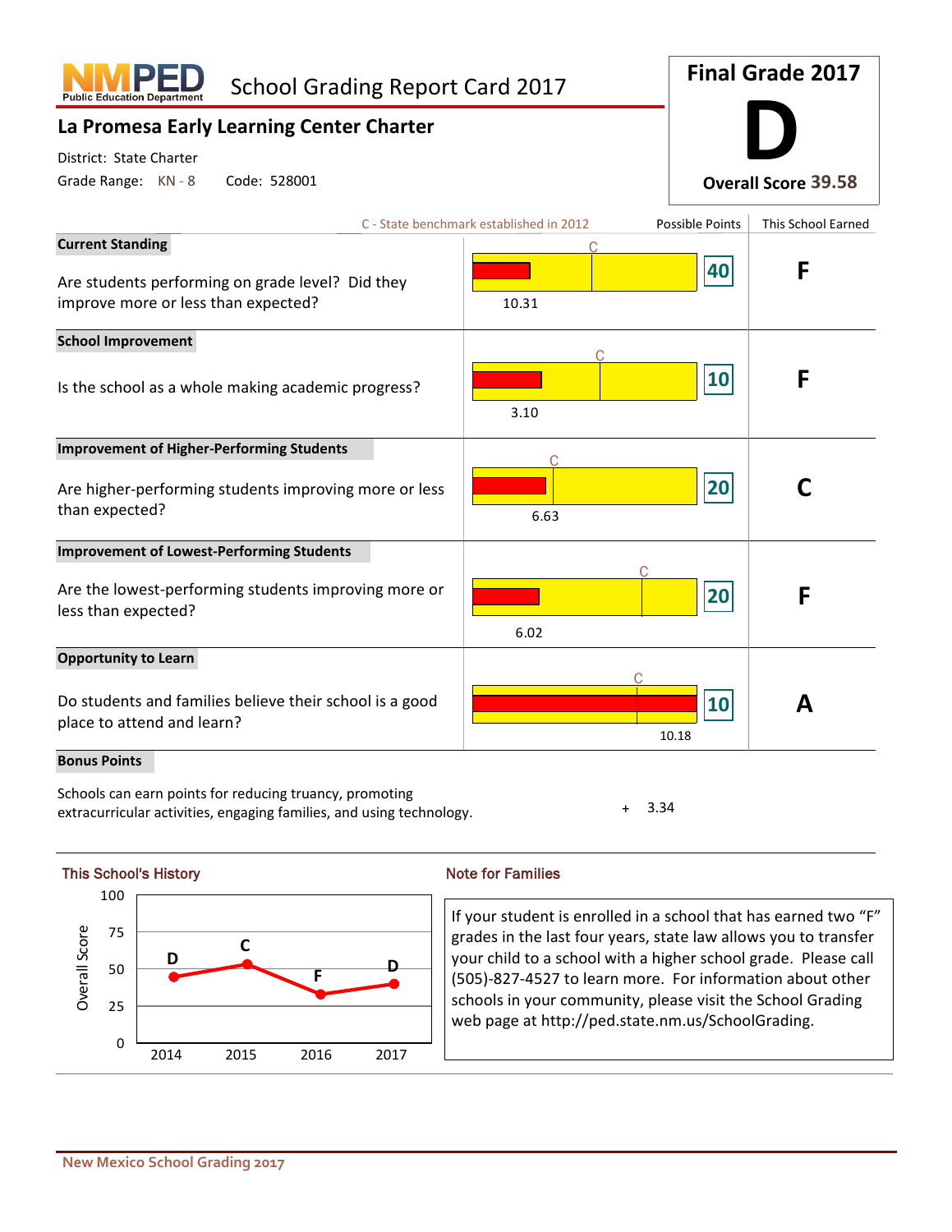| <b>Final</b><br><b>Points</b> | Elementary and<br><b>Middle Schools</b>                                                  |                                                                                                       |
|-------------------------------|------------------------------------------------------------------------------------------|-------------------------------------------------------------------------------------------------------|
|                               | 75.0 to 100.0 A<br>60.0 to 74.9 B<br>50.0 to 59.9 C<br>37.5 to 49.9 D<br>$0.0$ to 37.4 F | Elementary and middle schools earn a<br>final grade based on these ranges, which<br>were set in 2012. |
| <b>Tests</b>                  |                                                                                          | School Grading draws on student performance from these state assessments:<br>Grades                   |
|                               | <b>PARCC</b>                                                                             | Partnership for Assessment of Readiness for College and Careers<br>Mathematics, Reading<br>$3 - 11$   |

| <b>SBA</b> Standards Based Assessment - Spanish                                 |
|---------------------------------------------------------------------------------|
| <b>NMAPA</b> New Mexico Alternate Performance Assessment                        |
| <b>DIBELS</b> Dynamic Indicators of Basic Early Literacy Skills (prior to 2017) |

IStation (beginning 2017) **IStation**

## **Details of Each Grade Indicator**

 **Current Standing** Knowing how many students are proficient is a measure of the school's overall success. Current Standing uses up to three years of student performance to provide a broader picture of school achievement. Current Standing also includes a measure of student growth (Value-Added Modeling) that looks at school size, student mobility, and prior student performance.

|                                                                                     | All<br><b>Students</b> | Gender<br>F. | M  | White                    | Race / Ethnicity<br>Afr<br>Amer | Hisp | Asian                    | Am<br>Indian | Econ<br>Disadv | <b>Students</b><br>with<br><b>Disabilities</b> | English<br>Language<br>Learners |
|-------------------------------------------------------------------------------------|------------------------|--------------|----|--------------------------|---------------------------------|------|--------------------------|--------------|----------------|------------------------------------------------|---------------------------------|
| Reading<br>Proficient (%)<br>Points Proficiency<br><b>Points Student Growth</b>     | 35<br>4.42<br>1.04     | 39           | 31 | $\overline{\phantom{0}}$ | ٠                               | 36   | ٠                        | ۰            | 35             | $\leq 10$                                      | 30                              |
| Math<br>Proficient (%)<br><b>Points Proficiency</b><br><b>Points Student Growth</b> | 9<br>1.17<br>3.68      | 13           | 5  | $\overline{\phantom{0}}$ | ۰.                              | 10   | $\overline{\phantom{0}}$ | ٠            | 10             | $\leq 10$                                      | 9                               |



## **Proficiencies Over Time**

Students are performing on grade level with Proficient or Advanced scores.

Reading

Early Literacy Early Literacy

Mathematics, Reading 3-11

3-11

KN-2 KN-2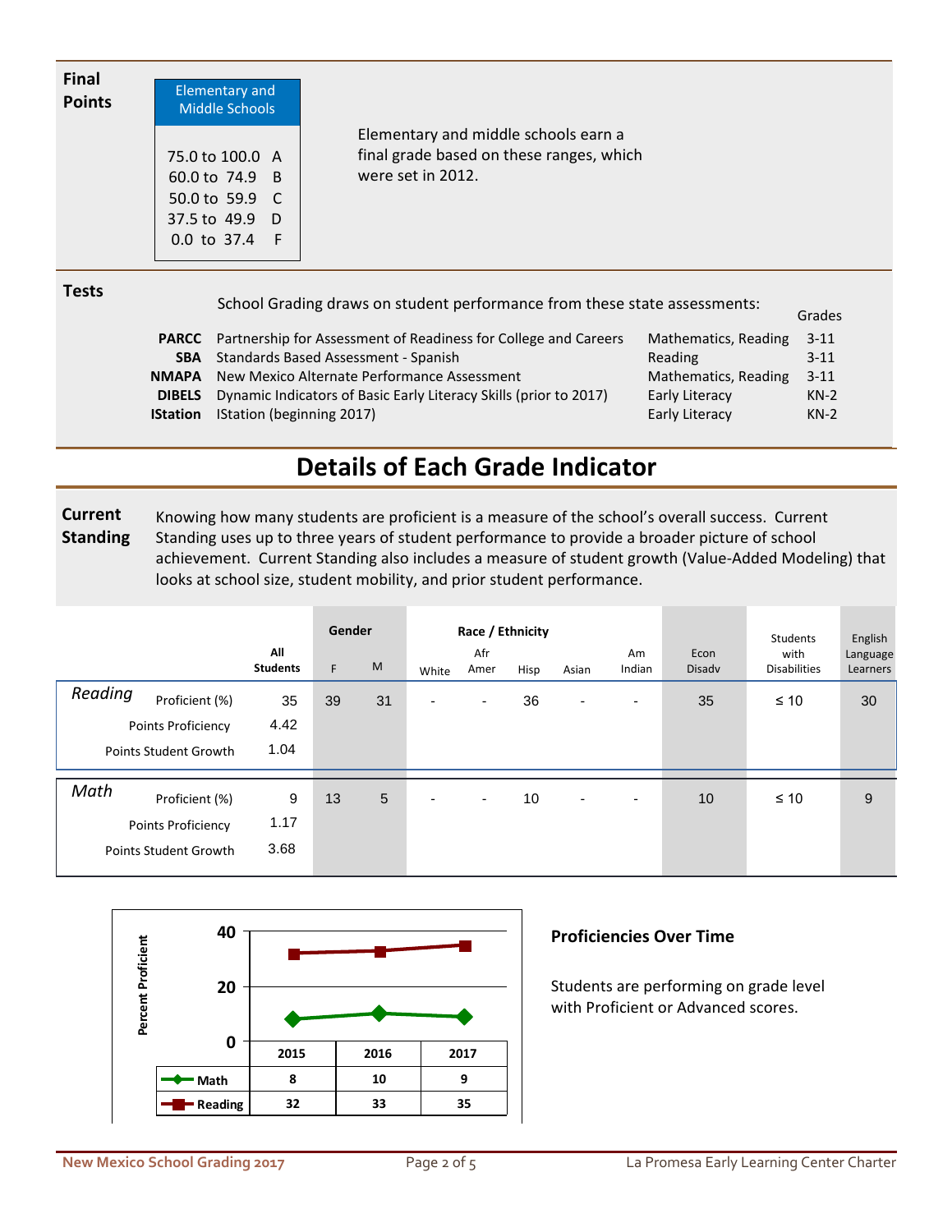#### **School Improvement**

School growth (Value-Added Modeling) compares overall student performance from year to year and considers the progress of all students whether or not they are proficient.

|              | Reading | Math |  |  |  |
|--------------|---------|------|--|--|--|
| Growth Index | -1.18   | 0.00 |  |  |  |
| Points       | 0.60    | 2.50 |  |  |  |

Growth can be negative or positive. When it is positive, the school performed better than was expected when compared to other schools with the same size, mobility, and prior student performance.

 **Student Growth** Every student's prior test scores are used to estimate how they should have performed this year. Their academic growth is considered within two groups, the lowest-performing 25% of students and the higher-performing students (75%).

**Above Zero** This group performed higher than expected. **Near Zero** This group performed as expected based on their academic history.

**Below Zero** This group performed below expectations, and students are falling behind when compared to their peers.

|                       | <b>School</b>  |         |         |                          | <b>Students</b>          | English |                          |                          |                |                             |                      |
|-----------------------|----------------|---------|---------|--------------------------|--------------------------|---------|--------------------------|--------------------------|----------------|-----------------------------|----------------------|
|                       | <b>Overall</b> | F       | M       | White                    | Afr<br>American          | Hisp    | Asian                    | Am<br>Indian             | Econ<br>Disadv | with<br><b>Disabilities</b> | Language<br>Learners |
| <b>Reading Growth</b> |                |         |         |                          |                          |         |                          |                          |                |                             |                      |
| Higher-Performing     | $-0.60$        | $-0.28$ | $-0.27$ | $\overline{\phantom{a}}$ | $\overline{\phantom{a}}$ | $-0.27$ | $\overline{\phantom{a}}$ | $-$                      | $-0.28$        | $-0.31$                     | $-0.28$              |
| Points                | 2.75           |         |         |                          |                          |         |                          |                          |                |                             |                      |
| Lowest-Performing     | $-0.91$        | 0.10    | $-0.18$ | $\overline{\phantom{a}}$ | $\overline{\phantom{a}}$ | $-0.07$ | $\overline{\phantom{a}}$ | $\overline{\phantom{a}}$ | $-0.07$        | $-0.30$                     | $-0.12$              |
| Points                | 1.81           |         |         |                          |                          |         |                          |                          |                |                             |                      |
| <b>Math Growth</b>    |                |         |         |                          |                          |         |                          |                          |                |                             |                      |
| Higher-Performing     | $-0.29$        | $-0.06$ | $-0.14$ | $\blacksquare$           | $\overline{\phantom{0}}$ | $-0.10$ | $\overline{\phantom{a}}$ | $\overline{\phantom{0}}$ | $-0.08$        | $\overline{\phantom{a}}$    | $-0.17$              |
| Points                | 3.87           |         |         |                          |                          |         |                          |                          |                |                             |                      |
| Lowest-Performing     | $-0.20$        | $-0.41$ | $-0.18$ | $\overline{\phantom{a}}$ | $\overline{\phantom{a}}$ | $-0.27$ | $\overline{\phantom{a}}$ | $\overline{\phantom{a}}$ | $-0.27$        | $-0.41$                     | $-0.21$              |
| Points                | 4.20           |         |         |                          |                          |         |                          |                          |                |                             |                      |

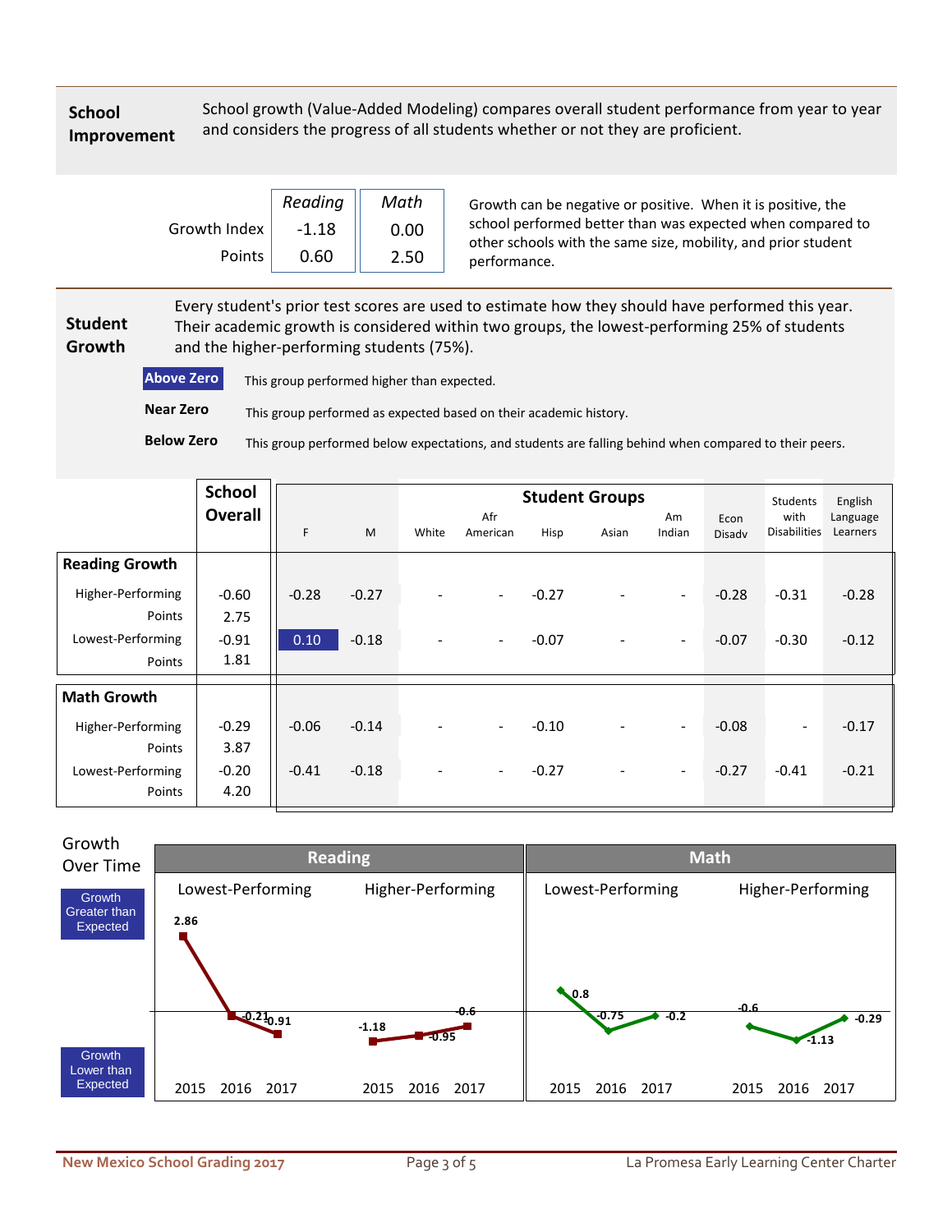**Opportunity to Learn** Opportunity to Learn is a reflection of the environment schools provide for student learning.

| <b>Student Attendance</b> |                       | Gender                 |    |    | Race / Ethnicity |             |      |       |              | Students              | English                     |                      |
|---------------------------|-----------------------|------------------------|----|----|------------------|-------------|------|-------|--------------|-----------------------|-----------------------------|----------------------|
|                           |                       | All<br><b>Students</b> | F  | M  | White            | Afr<br>Amer | Hisp | Asian | Am<br>Indian | Econ<br><b>Disady</b> | with<br><b>Disabilities</b> | Language<br>Learners |
|                           | Average (%)<br>Points | 94<br>4.92             | 94 | 93 | 98               | $>98$       | 93   | 98    | 90           | 94                    | 93                          | 94                   |

#### Surveys

| Score (Average)   | 47.34 |
|-------------------|-------|
| <b>Points</b>     | 5.26  |
| Number of Surveys | 105   |

Students answer survey questions on topics such as classroom teaching and expectations of students. The survey contains 10 questions with answers from 0 (Never) to 5 (Always) for a maximum score of 50. For students in grades KN-2, a parent or family member completes the survey.

#### **Bonus Points**

Schools can earn points for reducing truancy, promoting extracurricular activities, engaging families, and using technology.

## $\Box$  Student and Parent Engagement  $\Box$  Truancy Improvement

 $\square$  Extracurricular Activities  $\square$  Using Technology

## **Participation**

| All enrolled students<br>must take the yearly state<br>tests. If a school tests<br>less than 95% of their<br>students, the school's<br>letter grade is reduced by<br>one grade. | Reading (%)<br>Math $(%)$ | 100<br>100 |  |
|---------------------------------------------------------------------------------------------------------------------------------------------------------------------------------|---------------------------|------------|--|
|                                                                                                                                                                                 |                           |            |  |

# Additional Information

 **Similar Schools** This shows how an elementary school compares with other elementary schools, or how a middle school compares with other middle schools that have similar student demographics.



A listing of these schools is posted at http://ped.state.nm.us/SchoolGrading/SimilarSchools.